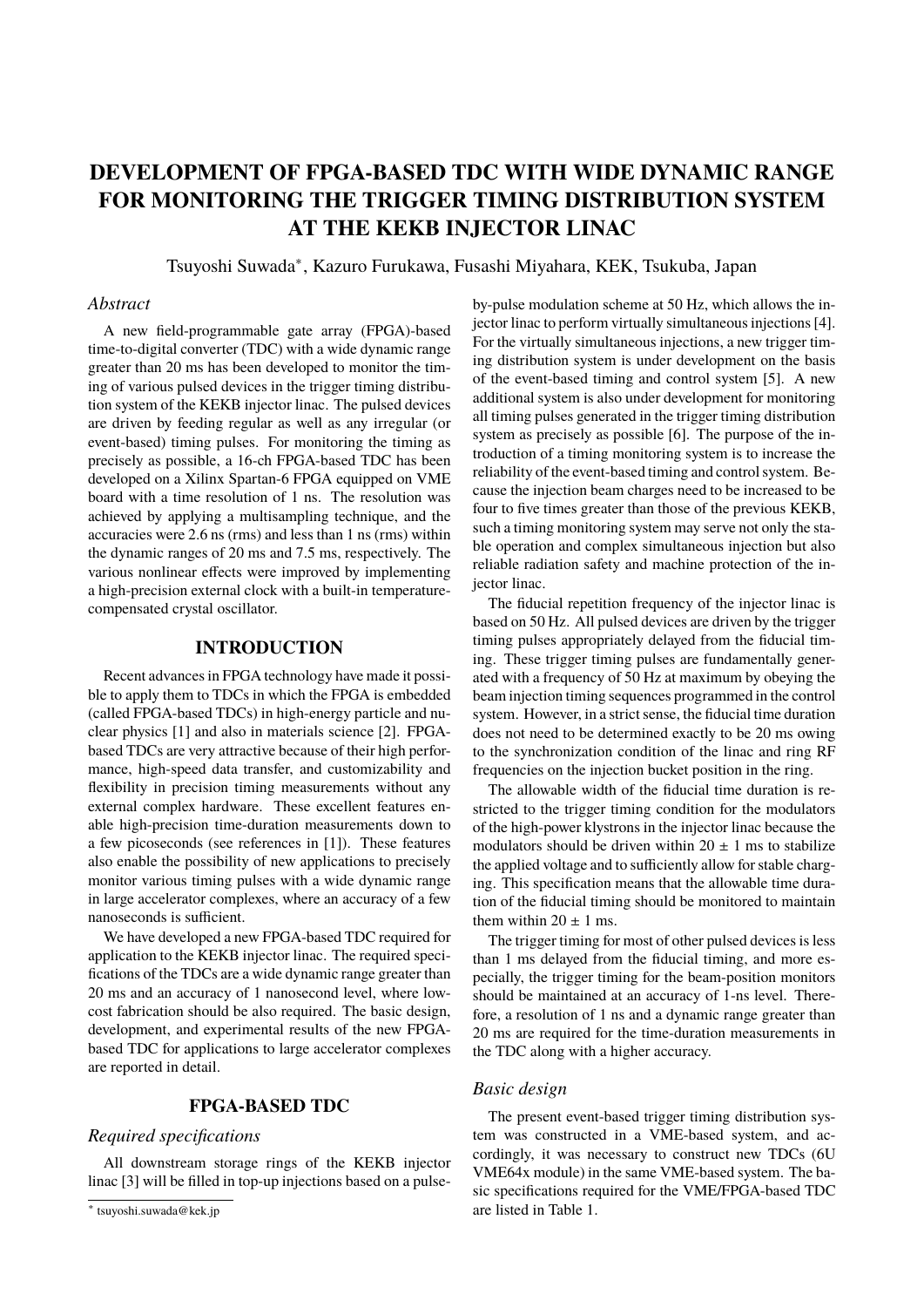Table 1: Basic Specifications Designed for the VME/FPGA-based TDC

| Basic parameter         | Value     | I Inits    |
|-------------------------|-----------|------------|
| Number of common starts |           |            |
| Number of stops         | 16        |            |
| Number of multistops    | 4         |            |
| Number of bits          | 32        |            |
| Dynamic range (max.)    | 4.3       | s          |
| Resolution              |           | ns         |
| Clock frequency         | 250       | <b>MHz</b> |
| Gigabit Ethernet        | available |            |

The TDC has a common start and sixteen stop input channels. The input voltage level is based on a Nuclear Instrumentation Module (NIM) standard with a 50- $\Omega$  input impedance. The fiducial pulse is fed into the common start input channel, and the delayed trigger pulses to the pulsed devices are fed into the stop input channels. Each delay time from the fiducial pulse and the time duration between the fiducial pulses are synchronously measured with 32-bit counters with a resolution of 1 ns. A wide dynamic range of 4.3 s can be implemented at maximum on a Xilinx Spartan-6 (XC6SLX75) FPGA [7]. A multistop function in each stop input channel is available by which the delay timings of successive trigger pulses (up to four at maximum) during one fiducial period generated on one trigger line can be synchronously measured. This is an important specification required for two-bunch acceleration in an RF pulse delivered from the A1 electron gun, in which the time duration between two bunches is exactly 96.3 ns [5]. The content of the buffer data in the FPGA can be accessed via an A32/D32 VME64x interface. The developed TDC module is shown in fig. 1.



Figure 1: Developed VME/FPGA-based TDC module.

# *Basic principle for the time-duration measurement*

A fundamental principle of the TDC implementation is to count the number of the reference clock pulses generated during the time duration (*T*) between the leading edges of the start and stop pulses with a coarse counter, as shown in fig. 2.



Figure 2: Timing diagram of the fundamental time-duration measurement of the TDC based on the multisampling technique.

In such implementation schemes, the time resolution of the TDC is limited to  $T_{clk}$  at maximum, where  $T_{clk}$  is the time duration for a period of the reference clock when the start and stop pulses generated in the trigger timing distribution system are not synchronized at all with the reference clock of the TDC. There are several smart methods (sometimes called interpolation methods [8]) to improve the time resolution.

The time duration to be measured may be expressed as

$$
T = NT_{clk} + (\Delta T_1 + \Delta T_{\phi 1}) - (\Delta T_2 + \Delta T_{\phi 2}), \quad (1)
$$

where  $\Delta T_1$  ( $\Delta T_2$ ) is the fractional time duration measured between the leading edge of the start (stop) pulse and that of the next nearest pulse of the valid reference clock (CLK4 (CLK2) in this case), and  $\Delta T_{\phi 1}$  ( $\Delta T_{\phi 2}$ ) is the phase delay time of the valid reference clock with respect to the main reference clock (CLK1) (Δ $T_{φ1} = T_{clk}/4$  (Δ $T_{φ2} = 3T_{clk}/4$ ) in this case), although most of the time duration may be measured as  $NT_{clk}$  synchronously with the main reference clock (see fig. 2). If the fractional time durations can be measured with a higher resolution on the basis of any interpolation method, the time resolution of the TDC may be comprehensively improved.

The multisampling (sometimes called  $4 \times$ oversampling) technique [1] is one of many smart interpolation methods. In the multisampling technique, four similar reference clocks are generated in the FPGA with a period of  $T_{c1k}$ , for which each relative phase difference is  $\pi/2$ , which corresponds to a delay time of  $T_{clk} / 4$ , shown as CLK1–CLK4 (see fig. 2). The fractional time,  $\Delta T_1$  ( $\Delta T_2$ ), for the start (stop) pulse can be measured by detecting the leading edge of the temporally closest reference clock by a first (second) interpolator with a four-times improved resolution of  $T_0 = T_{\text{clk}}/4$ , whereas most of the time duration  $(NT_{\text{clk}})$  can be measured with a coarse counter driven by the main reference clock. The total time duration can be simply calculated based on eq. (1) by decoding and adding these results with a resolution of  $T_0$ .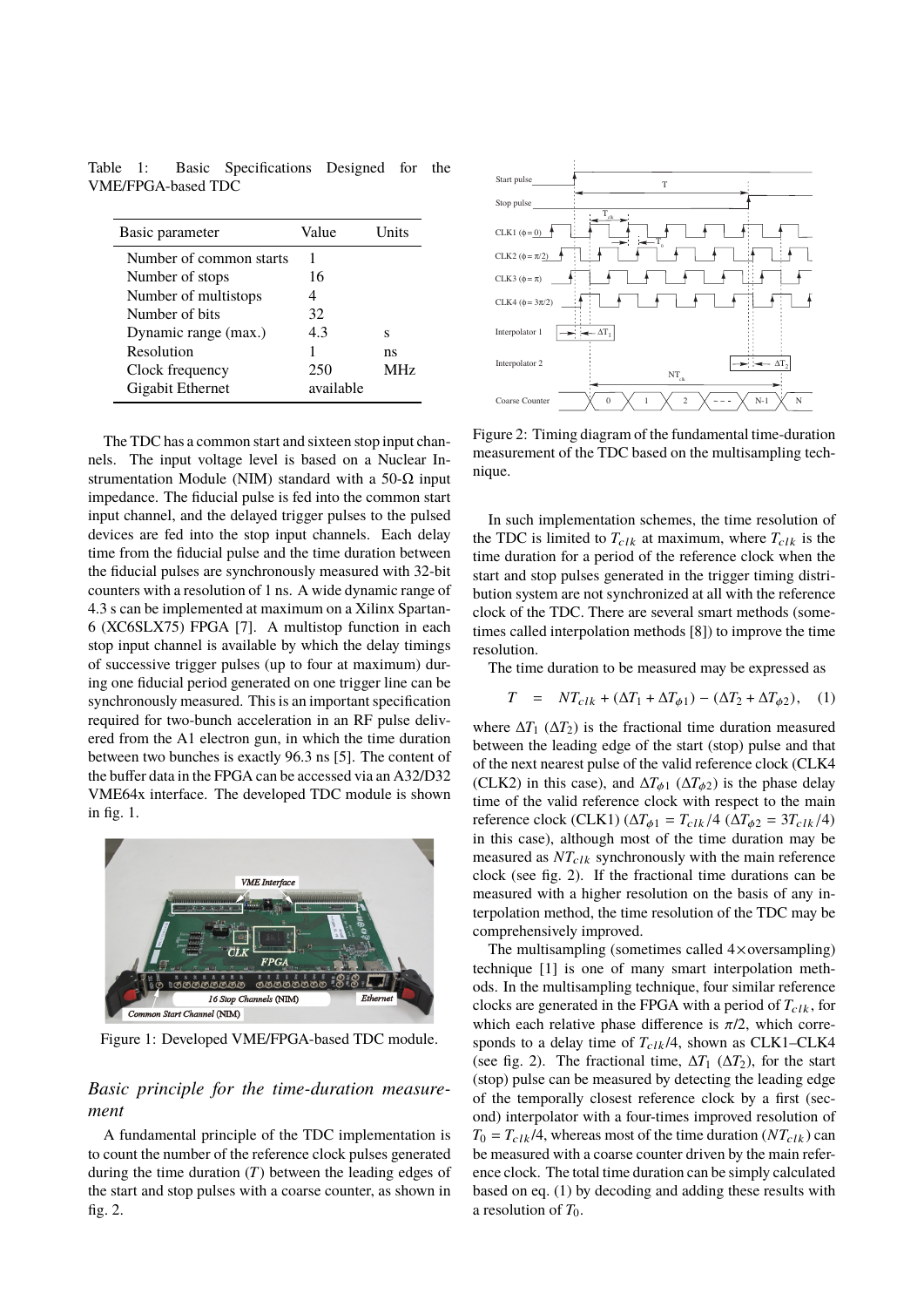#### *Circuit architecture*

Here, the generation of the reference clocks along with their relationships used in the TDC is described in detail. A schematic block diagram of the circuit architecture of the TDC along with a block diagram of the phase-locked loop (PLL) are shown in fig. 3.



Figure 3: Schematic block diagram of the circuit architecture of the developed TDC. The meanings of the labels are detailed in text.

Three reference clocks, CLK1, CLK2 (delayed by  $T_{clk}$  /4), and CLK3 (delayed by  $T_{clk}$  /2), with each clock frequency of 250 MHz ( $T_{clk}$  = 4 ns) and a phase difference of  $\pi/2$  are generated via a voltage-controlled oscillator (VCO) with a frequency of 1 GHz in the PLL primitive, where the frequency of the reference clock is divided by four through a frequency demultiplier. Two other frequencies, 200 MHz and 125 MHz, for the SiTCP and a physical layer transmitter and receiver of Ethernet (PHY) are generated by frequency-demultiplying the VCO frequency by five and eight, respectively. A frequency of 50 MHz is generated by frequency-demultiplying the VCO frequency by twenty, and it is directly phase-locked with the external clock via a standard digital PLL with a bandwidth of 4 MHz, which comprises a phase frequency detector (PFD), a charge pump (CP), and a loop filter (LF). Here, it is important to choose an external clock from a viewpoint of frequency stability because it dominantly influences the characteristics and performance of the TDC in terms of the frequency stability, jitter, skew, and temperature effects. An external 50-MHz temperature compensated crystal oscillator (TCXO, EPSON TG-5501CA [9]) has been selected during TDC development because its frequency stability is guaranteed within  $\pm 1$  ppm in a temperature  $(T_e)$  range of  $-40$  to 85<sup>o</sup>C, for which the frequency stability is substantially an order smaller than that of standard crystal oscillators. The basic specifications of the external clock are listed in Table 2.

The fractional time durations (∆*T*<sup>1</sup> and ∆*T*2) are measured in the 1-ns interpolator as shown in fig. 3. In the 1-ns interpolator, the start and stop pulses of the input signal are basically sampled and latched at respective D input via a

Table 2: Specifications of the External Clock

| Parameter                          | Value                                                                                | $T_e$ Range                                     |
|------------------------------------|--------------------------------------------------------------------------------------|-------------------------------------------------|
| Frequency<br>Stability<br>Property | 50 MHz<br>$< \pm 1.0 \times 10^{-6}$<br>$< \pm 0.28 \times 10^{-6}$ °C <sup>-1</sup> | $25 + 2^{\circ}C$<br>$-40$ to 85 <sup>o</sup> C |

flip-flop array with the use of both the leading and trailing edges of the two reference clocks with a phase difference of  $\pi/2$  (CLK2 and CLK3, called sampling clocks), while another reference clock (CLK1, called system clock) is used as a sampling clock for the 4-ns coarse counter, and however, it works as the system clock in the 1-ns interpolator. In such a sampling scheme, the fractional time durations are determined by data sampled at the first row (4 flip-flops) of the flip-flop array. Thus, this sampling scheme is equivalent to that with the use of four different reference clocks with a phase difference of  $\pi/2$  as shown in fig. 2. It should be noted, however, that the system clock (CLK1) is not used at all for determining the fractional time durations in the 1-ns interpolator, while it is used only for determining the coarse time duration  $(NT_{clk})$ . This scheme is of advantage to save clock resources in the FPGA as much as possible and it is also due to increase the stability and reliability of the sampling clocks as much as possible by separating them from the system clock. A subsequent  $4 \times 4$  flip-flop array is required for the two sampling clocks to be synchronized with the system clock domain and also to avoid any metastable states. Thus, the input signal is sampled five times each clock period in total.

In the decision logic (shown as "Edge detect  $&$  Encode"), the timing measurement result is converted to a 2-bit information along with an additional bit, which is used for an acknowledgement of both the valid edge detection and the valid phase with respect to the system clock. Then, a 3 bit and sixteen 3-bit information for the start and sixteen stop pulses, respectively, are sent to another logic where the measurement results are decoded. The fractional time duration measured in the 1-ns interpolator is decoded with its sign in a register (shown as "Stop-Start"). On the other hand, the coarse time duration is decoded in the 4-ns coarse counter. Both the coarse time and fractional time durations are simply calculated in a register (shown as "Decrementer") with taking into account the signs of the fractional time durations based on eq. (1). The final result is stored in a register (shown as "1-ns Stop time"). Finally, the same data are moved to another register (shown as "Stop register file") that can be accessed via a VME interface. It should be mentioned that in this decoding scheme the fiducial duration itself can be easily measured on the basis of the nominal start-stop implementation scheme even without any additional stop pulse, in which the next nearest start pulse is applied to the stop pulse.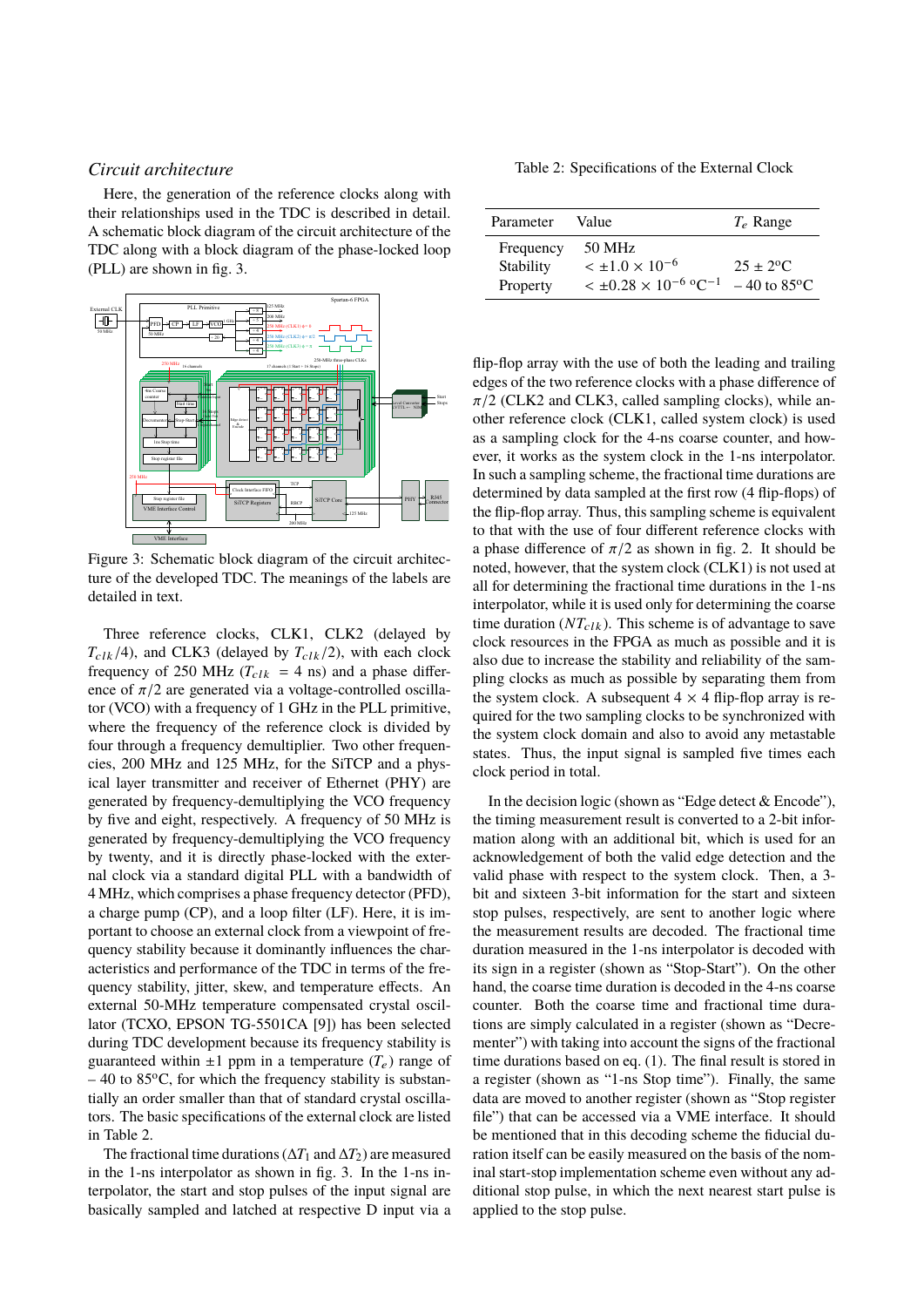## **EXPERIMENTAL TESTS**

#### *Characteristic nonlinearity measurements*

The characteristic nonlinearity measurements were carried out with a high-precision rubidium time-based delay generator (SRS, Model DG645) for investigating these systematic-error factors. Because the timing jitter of this delay generator is 10 ps/s (rms), the measurement errors expected from the delay generator are negligibly small. The start and stop pulses were generated with the delay generator, and they were fed into the TDC in an atmospheric environment. The time duration between the leading edges of the start and stop pulses was measured by changing the delay time to be set, where for simplicity, the asynchronous measurements were performed using the delay generator to drive the TDC. The results are shown in fig. 4.



Figure 4: Variations in the time difference between the measured and set delay time with a dynamic range of 20 ms. Each solid point represents the average value over 5000 measurements and only the statistical error bars are plotted. The solid lines show a guide for the eyes only in a straightline fitting.

Figure 4 shows the variations in the time difference between the measured and set delay time with a dynamic range of 20 ms, which is the required dynamic range. The nonlinear point of the time difference curve is expected to be ∼3 ms as shown in fig. 4, and the absolute time difference at 20 ms is 2.6 ns. An 1-ns accuracy is attainable within the region less than 7.5 ms, and the quantization errors are dominant in this region.

The accuracy is generally given by the absolute time difference divided by the set delay time. The results are shown in fig. 5 and show that the accuracy reaches a saturation point at which the set delay time is  $T_{set} \sim 3$  ms, where the attained accuracy is 0.13 ppm, which may originate from the frequency stability of the external clock.

# *Precision and integral nonlinearity*

The precision of the TDC is generally defined by a standard deviation of repetitive measurements of the time duration in which the quantization errors are dominant [10] if the systematic nonlinearity is sufficiently smaller within



Figure 5: Variations in the accuracy as a function of the set delay time. The solid line is an exponential function fitted to the data.

a given dynamic range; that is, the measurement errors are dominated by statistical errors. If in such measurement conditions the decimal part (*c*) of the ratio  $(T/T_0)$  is given by

$$
c = \text{Frc}[T/T_0],\tag{2}
$$

the measurement precision  $(\sigma_T)$  is expressed by the following equation [8]:

$$
\sigma_T = T_0 \sqrt{c(1 - c)}.
$$
\n(3)

The obtained precisions depending on the set delay time are shown in fig.  $6(a)$ .

Here, the solid line shows calculations based on eq. (3), where the average values are applied to the parameter (*T*). The variations in the precision measurement are in good agreement with calculations. The obtained result means that the precision is mainly caused by the quantization errors within a dynamic range of 20 ms. The maximum (minimum) differential is 0.52 (0.13) ns. This result means that the least significant bit (LSB) due to quantization errors corresponds to 0.52 bits at maximum. The variations in the differential time difference between the measured and set delay time with a straight-line fitting within the same dynamic range are shown in fig. 6(b).

The integral nonlinearity is defined by the maximum difference within a given dynamic range. The maximum integral nonlinearity is 0.39 ns at the set delay time of 20 ns. This result means  $LSB = 0.39$  bits. Thus, the precision in the time-duration measurement may be expected to be less than 1 ns in total within a dynamic range of 20 ms. The obtained result is sufficiently acceptable for the trigger timing distribution system.

#### *Temperature stability*

The temperature stability of the TDC was measured within a temperature region of  $5-35$ °C by changing the environmental temperature, where the TDC along with a VME crate without any CPUs were placed in a thermoregulated bath while the delay generator was outside. The results are shown in fig. 7.